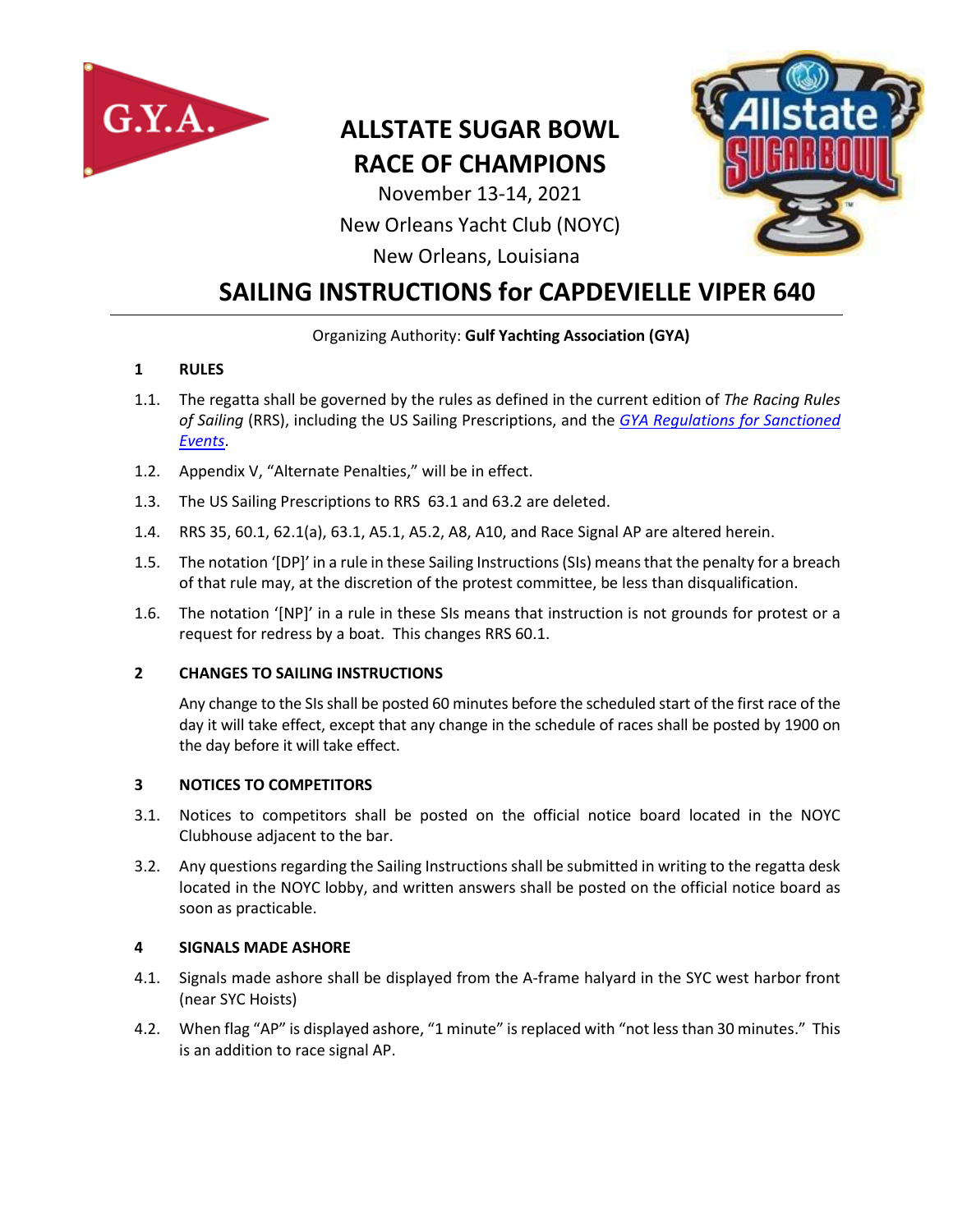#### **5 SCHEDULE**

| Saturday, Nov. 13 | 0900         | Skippers' Meeting - NOYC                             |
|-------------------|--------------|------------------------------------------------------|
|                   | 1030         | Warning Signal for Race #1. Subsequent races will    |
|                   |              | follow                                               |
| Sunday, Nov. 14   | 1030         | Warning Signal for first race of the day. Subsequent |
|                   |              | races will follow                                    |
|                   | 1530         | No warning signal after this time                    |
|                   | After Racing | <b>Trophy Presentation - NOYC</b>                    |

Five (5) races are scheduled. One (1) race shall constitute a series.

#### **6 CLASS FLAG**

The GYA burgee shall be the class flag.

#### **7 RACING AREA**

The racing area will be a separate course on Lake Pontchartrain, north of the SYC clubhouse. It will be east of the SYC fixed marks.

#### **8 CHECK IN**

Prior to the warning signal for the first race of the day, each boat shall sail past the stern of the RC signal boat and hail her sail number until acknowledged by the RC. [DP] [NP]

#### **9 COURSES**

- 9.1. The diagrams in Attachment A show the courses, the order in which marks are to be passed, and the side on which each mark is to be left.
- 9.2. No later than the warning signal, the Race Committee shall display the course to be sailed and the approximate compass bearing of the first leg.

#### **10 MARKS**

- 10.1. Marks 1 and 2g (leeward gate) will be orange tetrahedrons.
- 10.2. Offset mark 1a will be an orange sphere.
- 10.3. New marks per SI 13 will be yellow tetrahedrons.
- 10.4. The start/finish mark will be an orange sphere.

#### **11 THE START**

- 11.1. Races shall be started in accordance with RRS 26.
- 11.2. The starting line will be between a staff displaying an orange flag on the RC signal boat at the starboard end of the line and an orange sphere at the port end of the line.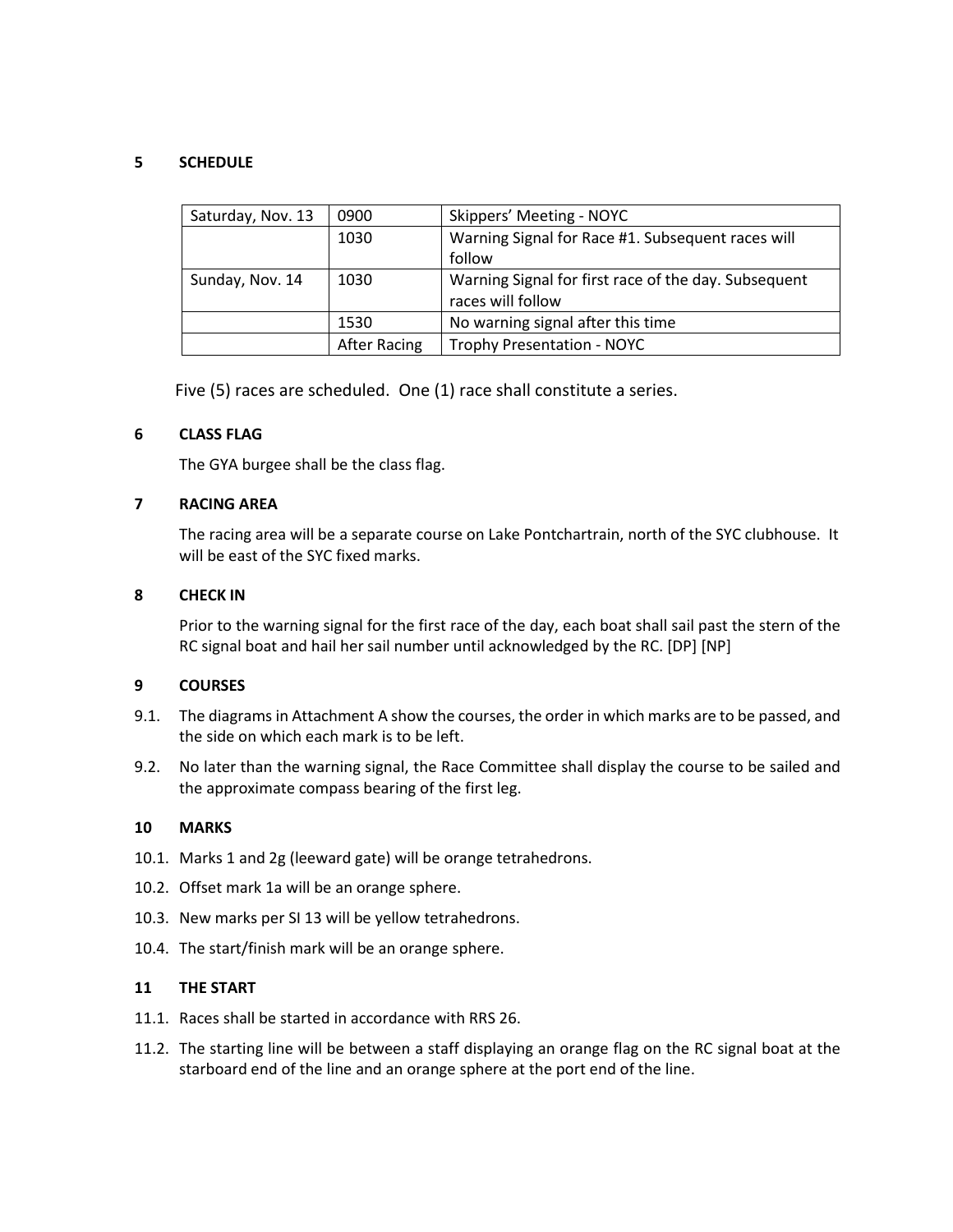- 11.3. A boat starting later than 5 minutes after her starting signal shall be scored Did Not Start (DNS) without a hearing. This is an addition to RRS 63.1, A5.1, and A5.2.
- 11.4. If any part of a boat's hull is on the course side of the starting line at her starting signal and she is identified, the RC will attempt to hail her sail number on VHF radio channel 68. The failure of any boat to hear the hail, an untimely hail of some or all OCS boats, the order of the hail, or the failure to hail any or all boats shall not be grounds for a request for redress. This changes RRS 62.1(a).

#### **12 CHANGE OF THE NEXT LEG OF THE COURSE**

To change the next leg of the course, the RC will lay a new mark (or move the finish line) and remove the original mark as soon as practicable. When in a subsequent change a new mark is replaced, it shall be replaced by an original mark.

#### **13 THE FINISH**

The finish line will be between a staff displaying a blue flag on a RC boat and a nearby mark.

#### **14 TIME LIMITS**

- 14.1. The time limit for the first boat to reach the first weather mark shall be 30 minutes.
- 14.2. The time limit for the first boat to sail the course and finish shall be 90 minutes.
- 14.3. Boats still racing and failing to finish within 20 minutes after the first boat sails the course and finishes will be scored Time Limit Expired (TLE) without a hearing. This changes RRS 35 and is an addition to RRS A5.1, A5.2 and A10.

#### **15 HEARING REQUESTS**

- 15.1. Hearing request forms will be available at the protest desk located in the NOYC lobby. Protests, requests for redress, and request for reopening shall be delivered there within the appropriate time limit.
- 15.2. The protest time limit shall be 60 minutes after the last boat has finished the last Capdevielle Viper 640 race of the day or the RC signals no more racing today, whichever is later. The protest time limit shall be posted on the official notice board.
- 15.3. Notices will be posted as soon as possible, but no later than 20 minutes after the protest time limit, to inform competitors of hearings in which they are parties or named as witnesses.
- 15.4. Hearings will be held in the east dining room of NOYC.

#### **16 SCORING**

- 16.1. The Low Point Scoring System of RRS A4 will apply, except that no races scored will be excluded.
- 16.2. A score of TLE shall be two (2) points more than the last boat to finish within the time limit, but not worse than last place.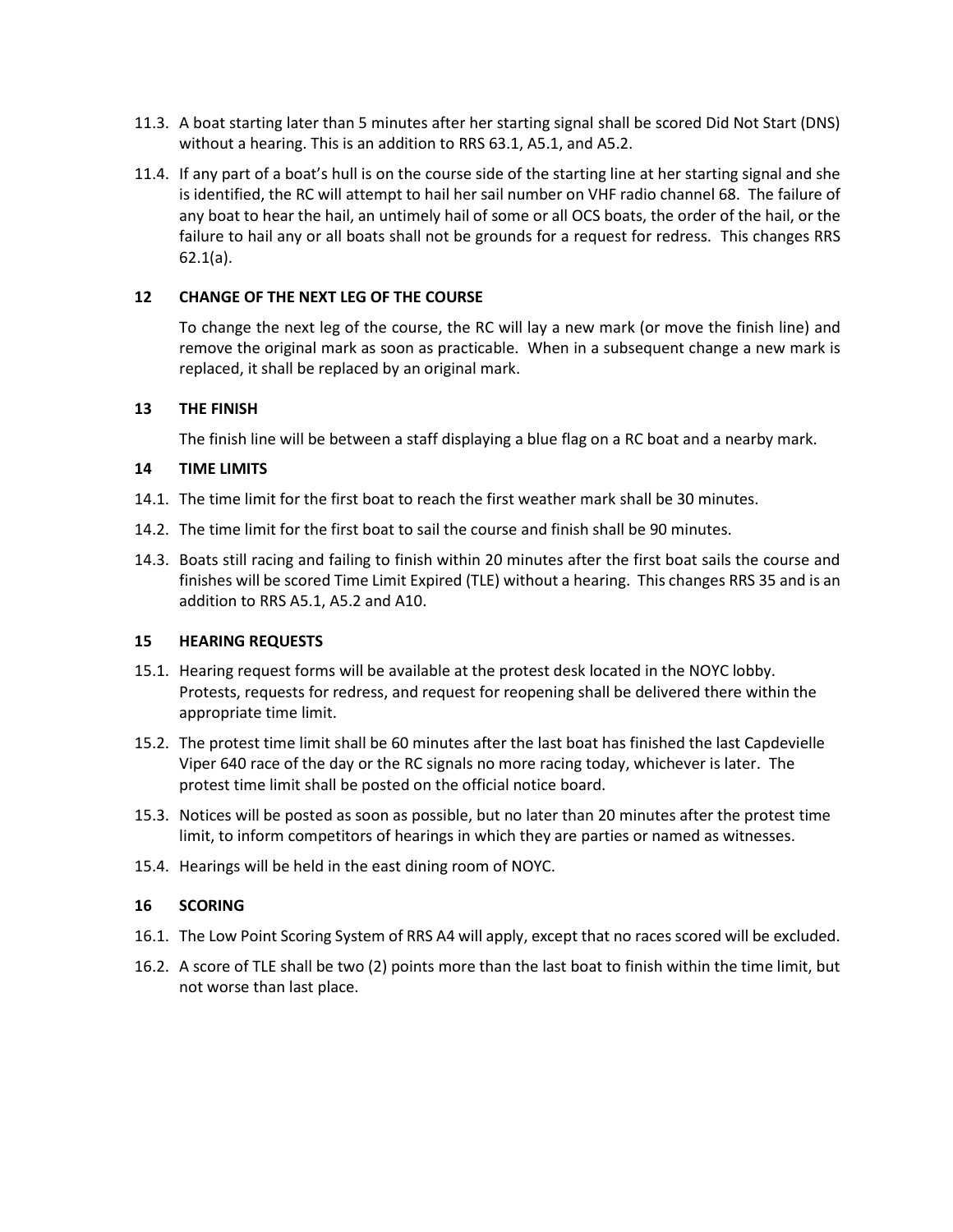#### **17 SAFETY REGULATIONS**

- 17.1. Each competitor is solely responsible for his and her personal safety. It shall be the sole responsibility of each boat to decide whether or not to start or to continue to race. A boat which retires from a race shall notify the RC before leaving the race area, or if that is not possible, at the first reasonable opportunity. [DP] [NP]
- 17.2. All competitors shall wear a US Coast Guard approved PFD, dependent 100% on foam for flotation, while on board a competing boat while racing except for brief periods of time while adding or removing clothing. All requirements of GYA Regulations Section D shall be followed.

#### **18 SUPPORT BOATS**

- 18.1. All support persons shall stay at least 100 yards outside areas where boats are racing from the time of the preparatory signal until all boats have finished or retired, or the RC signals a postponement, general recall, or abandonment. [DP]
- 18.2. For safety reasons and to alleviate congestion, ALL coach and spectator boats shall stay 100 yards below and outside the extensions of the finish line to allow competing teams time and space to take down spinnakers after finishing a race.

#### **19 RADIO COMMUNICATION**

Except in an emergency, a boat that is racing shall not make voice or data transmissions and shall not receive voice or data communication that is not available to all boats. This includes the use of cell phones. [DP]

#### **20 DISCLAIMER OF LIABILITY**

Competitors participate in the regatta at their own risk. See RRS 3, Decision to Race. Neither the organizing authority, nor the host club, nor the race officers will accept any liability for material damage or personal injury or death sustained in conjunction with, prior to, during, or after this regatta.

#### **21 TROPHIES**

Trophies shall be awarded to the first, second and third place clubs. The overall winning skipper will also receive a Sugar Bowl watch.

#### **22 CONTACT INFORMATION**

| <b>Regatta Chair:</b>          | Peter Hopkins, hopkins2000@yahoo.com |
|--------------------------------|--------------------------------------|
| <b>Principal Race Officer:</b> | Mamsie Manard, mamsie@bellsouth.net  |
| <b>Chief Judge:</b>            | Karen Reisch, kreisch1856@gmail.com  |
| <b>Host Yacht Club:</b>        | New Orleans Yacht Club               |
|                                | 403 North Roadway Drive              |
|                                | New Orleans, LA 70124                |
|                                | (504) 283-2581 - www.noyc.org        |